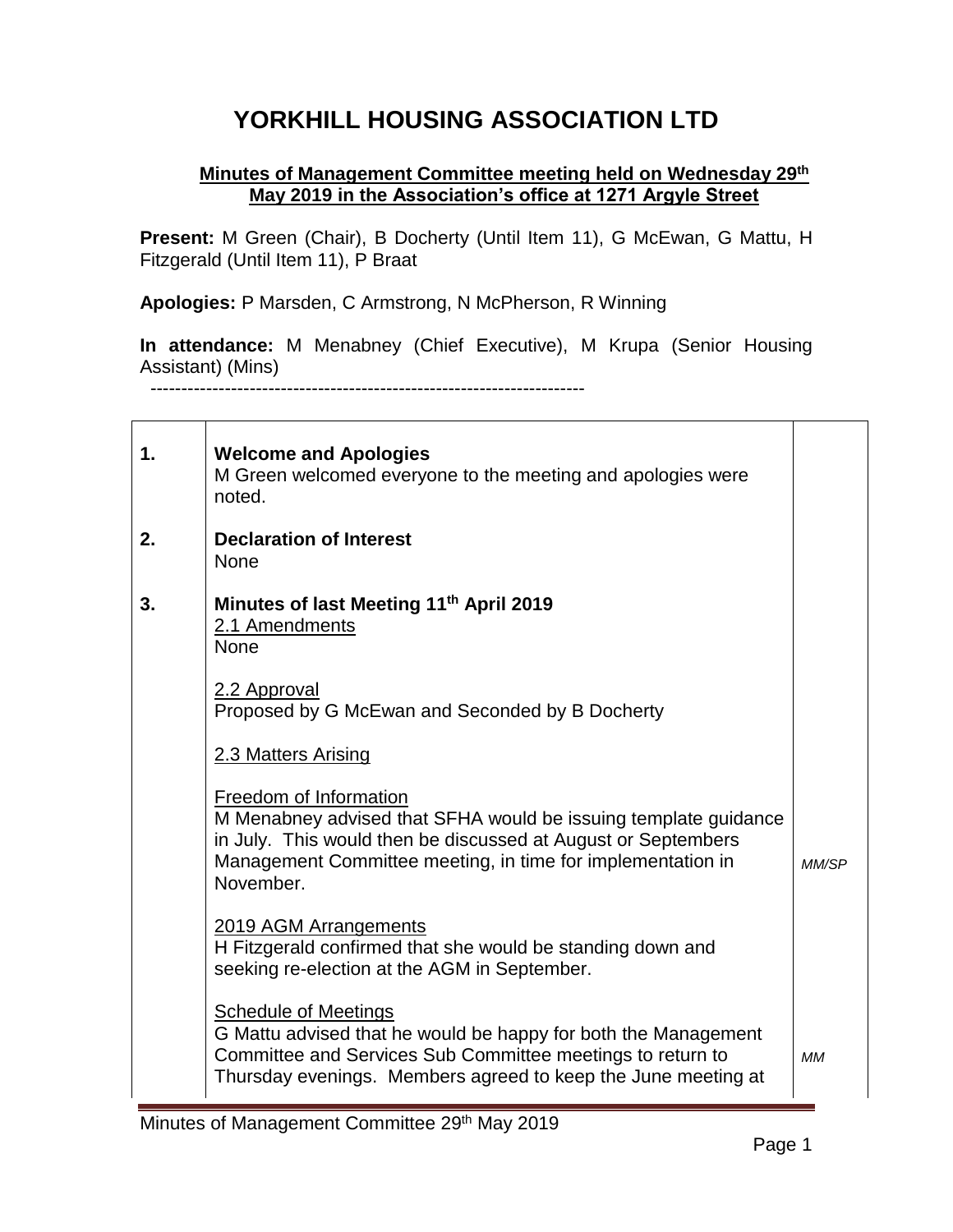|    | Wednesday and M Menabney will consult all members on whether                                                                         |     |
|----|--------------------------------------------------------------------------------------------------------------------------------------|-----|
|    | they wish to return to Thursday evenings.                                                                                            |     |
|    |                                                                                                                                      |     |
| 4. | <b>Reports from Sub Committees</b>                                                                                                   |     |
|    | 4.1 Services Sub Committee 22 <sup>nd</sup> May 2019                                                                                 |     |
|    | G Mattu gave a verbal update on matters discussed at the service's                                                                   |     |
|    | sub. The meeting mainly discussed the Q4 performance reports and                                                                     |     |
|    | there were no areas of concerned highlighted. G Kennedy advised                                                                      |     |
|    | that he was reviewing the Arrears Recovery Policy and Procedures                                                                     | GK  |
|    | and this would come to Committee for discussion in due course.                                                                       |     |
|    |                                                                                                                                      |     |
|    | It was agreed to change the component lifespans of                                                                                   |     |
|    | Kitchens/Bathrooms & Boilers as per R Calvert's report and                                                                           |     |
|    | discussions at the Strategic Review Weekend in February.                                                                             |     |
|    |                                                                                                                                      |     |
|    | Members also discussed the Factoring Satisfaction results and the                                                                    |     |
|    | cyclical painting and close lighting contracts.                                                                                      |     |
|    |                                                                                                                                      |     |
|    | There was a Quote returned with a higher than expected cost, which<br>would have meant it had to be re-advertised on the Procurement |     |
|    | Scotland Website. S Pattison contacted Procurement Scotland and                                                                      |     |
|    | they advised that there was no need to re-advertise as it was                                                                        |     |
|    | reasonable for us to expect the quote to be under a certain price.                                                                   |     |
|    |                                                                                                                                      |     |
|    | 4.2 Governance and Finance Sub Committee 25th April 2019                                                                             |     |
|    | In the absence of C Armstrong, G McEwan gave a verbal update on                                                                      |     |
|    | matters discussed at the Governance and Finance Sub.                                                                                 |     |
|    |                                                                                                                                      |     |
|    | It was agreed that the Association should go for a Bronze Award in                                                                   | GW  |
|    | the Healthy Working Lives initiative.                                                                                                |     |
|    |                                                                                                                                      |     |
|    | Members discussed the Self-Assessment for the Regulatory                                                                             |     |
|    | Framework.                                                                                                                           |     |
|    | Members agreed to an interim review of the Standby and call-out                                                                      |     |
|    | procedures, with a full review of the service to be completed by the                                                                 |     |
|    | end of the year.                                                                                                                     | MМ  |
|    |                                                                                                                                      |     |
|    | Members also discussed the Gala Day which is planned for 18th                                                                        |     |
|    | August and agreed that the Association should contribute the same                                                                    | PH. |
|    | financial and practical support as in previous years.                                                                                |     |
|    |                                                                                                                                      |     |
|    |                                                                                                                                      |     |
|    |                                                                                                                                      |     |
|    |                                                                                                                                      |     |

÷.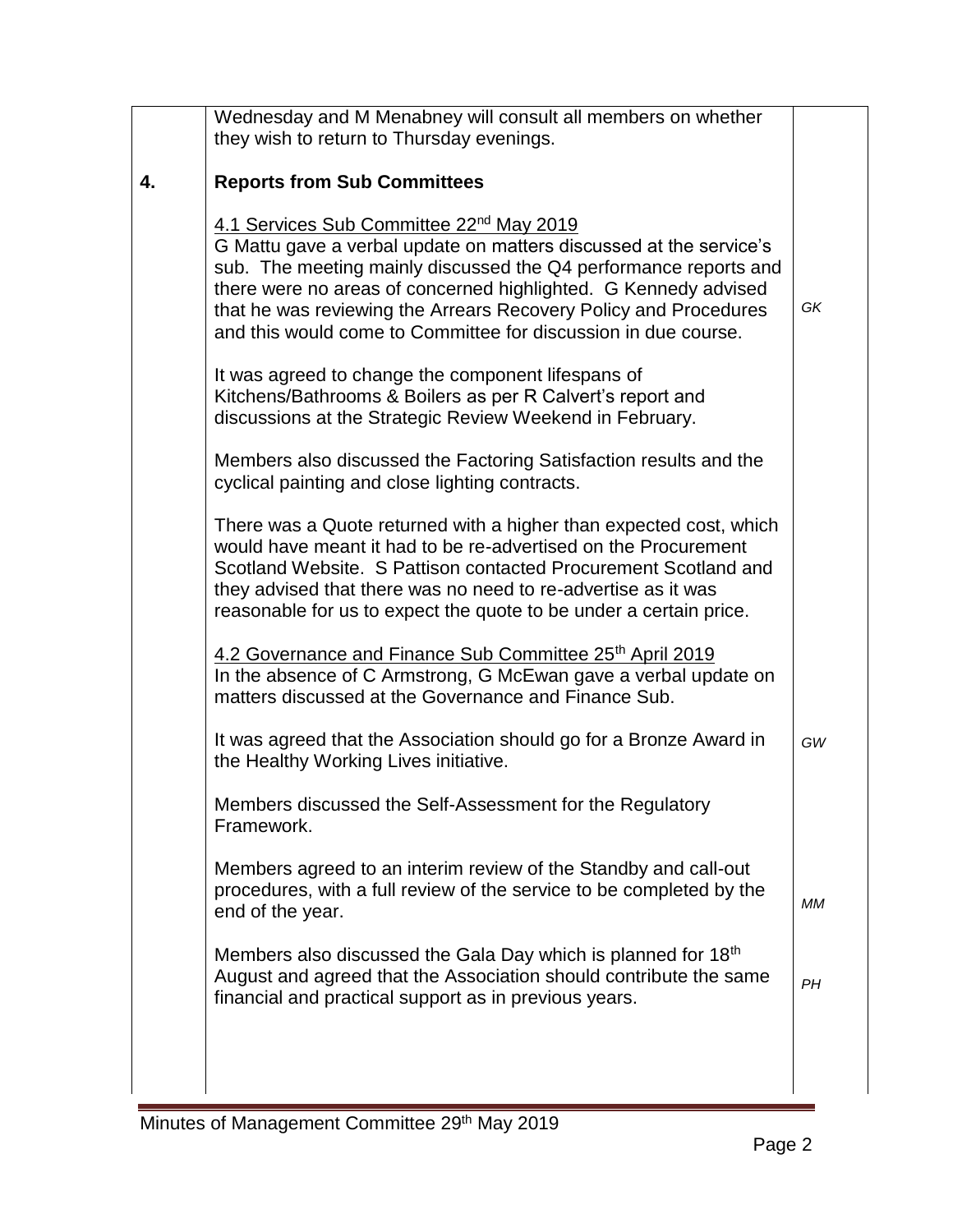| 5. | <b>Policy Updates</b>                                                                                                                                                                                                                                                                                                                  |           |
|----|----------------------------------------------------------------------------------------------------------------------------------------------------------------------------------------------------------------------------------------------------------------------------------------------------------------------------------------|-----------|
|    | 5.1 Payment Card Industry Compliance<br>Members discussed the report and policy prepared by S Pattison.                                                                                                                                                                                                                                |           |
|    | G McEwan suggested that staff could also use Privacy Screens on<br>their monitors. M Menabney advised that she would note this and<br>implement depending on costs.                                                                                                                                                                    | MM        |
|    | Members approved the Payment Card Transactions Policy.                                                                                                                                                                                                                                                                                 |           |
|    | 5.2 Whistleblowing<br>M Menabney advised that there had been no major changes to this<br>policy, it has just been updated to reflect new legislation.                                                                                                                                                                                  |           |
|    | Members approved the Whistleblowing policy.                                                                                                                                                                                                                                                                                            |           |
|    | 5.3 Entitlements, Payments and Benefits Policy<br>M Menabney advised that there had been no material change to the<br>Policy.                                                                                                                                                                                                          |           |
|    | Members suggested that the list of contractors be circulated around<br>all staff and committee members to avoid any accidental conflicts of<br>interest.                                                                                                                                                                               | <b>MM</b> |
|    | Members approved the Entitlements, Payments and Benefits Policy.                                                                                                                                                                                                                                                                       |           |
| 6. | <b>Procurement of Internal Audit Services</b><br>M Green gave a verbal update on the Interviews for Internal Audit<br>Services. He advised that two interviews were planned for this<br>morning, however one was cancelled and rescheduled until 26 <sup>th</sup><br>June. Therefore a decision will be delayed until after this date. | MМ        |
| 7. | Complaints Report 2018 - 19<br>M Menabney's report was discussed.                                                                                                                                                                                                                                                                      |           |
|    | Members noted the importance of keeping Stage 1 and Stage 2<br>responses completely separate so that those making the complaint<br>are clear as to what the next stage is.                                                                                                                                                             |           |
|    | M Menabney discussed the range and types of complaint received in<br>the last year. Members noted Anti-Social Complaints and Neighbour<br>disputes were recorded separately from CHP figures as they were<br>outwith the Association's sole control. It was noted that the<br>Anti-Social Behaviour Policy is due for review.          | GK        |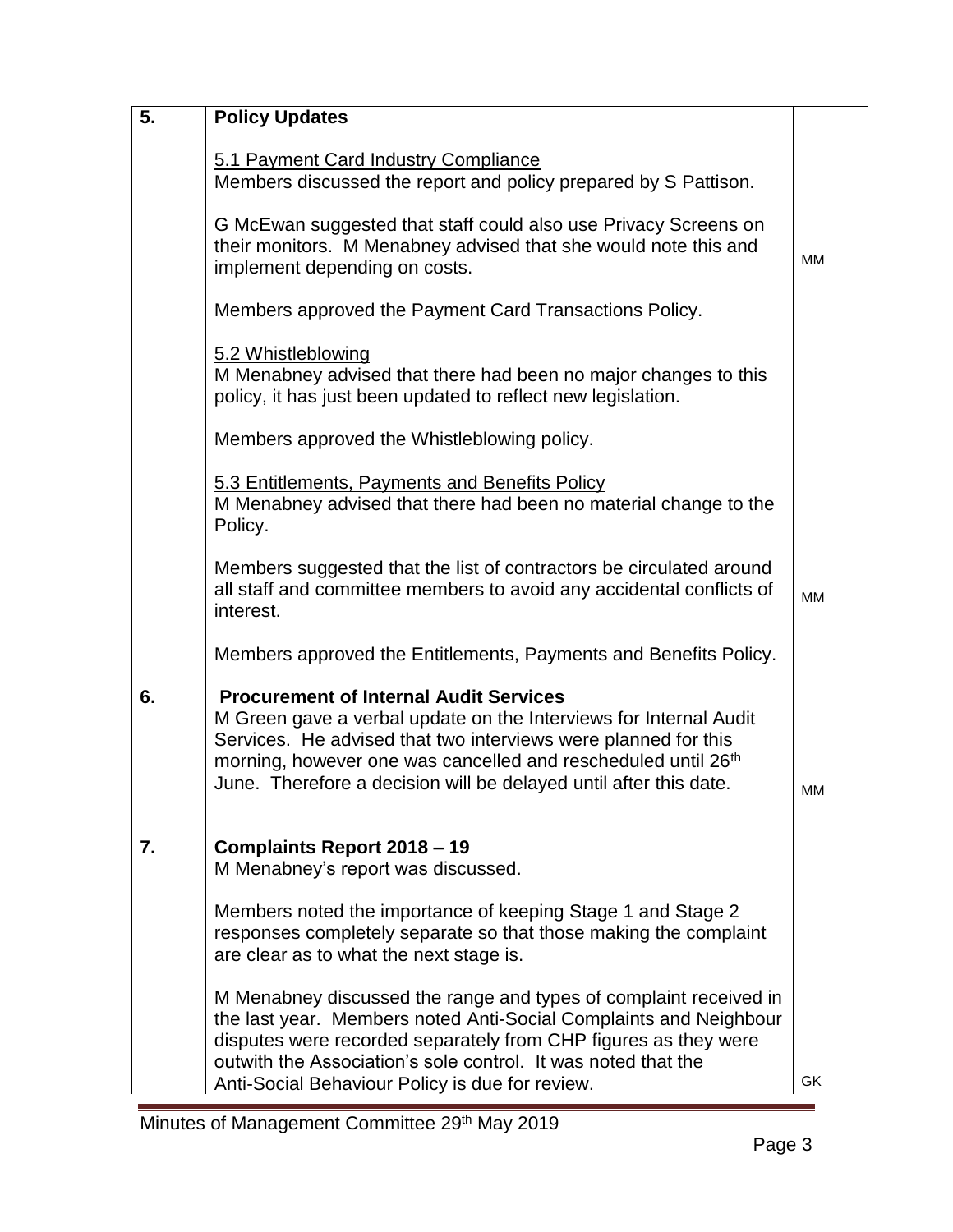| 8. | <b>2019 ARC and EESH Submissions</b>                                                                                                                                                                                                                                                                                                                                                                                               |  |
|----|------------------------------------------------------------------------------------------------------------------------------------------------------------------------------------------------------------------------------------------------------------------------------------------------------------------------------------------------------------------------------------------------------------------------------------|--|
|    | 8.1 EESH Return<br>M Menabney presented the Association's EESH return. M<br>Menabney advised that S Pattison and P Hollinsworth used to be<br>Qualified Assessors however as time moved on it is now not cost<br>effective and the job of producing Energy Performance Certificates is<br>now contracted out.                                                                                                                      |  |
|    | There are 8 properties that are exempt due to tenants refusing an<br>upgrade. Members discussed at what point we force tenants to take<br>upgrades. M Menabney advised that forcing upgrades on tenants<br>would be very time consuming for staff and for some residents it<br>would be traumatic. The works required in these properties will be<br>carried out at some point in the future, when the current tenant<br>moves on. |  |
|    | M Menabney advised that in the last year 49 properties were brought<br>up to standard, this was a mixture of new boilers/kitchens and<br>properties were insulation was required.                                                                                                                                                                                                                                                  |  |
|    | At the moment we are 84% compliant, with the works planned for<br>this year it is assumed that we will be 92% compliant by 31 <sup>st</sup> March<br>2020.                                                                                                                                                                                                                                                                         |  |
|    | Members approved the EESH submission to the regulator.                                                                                                                                                                                                                                                                                                                                                                             |  |
|    | 8.2 ARC Return<br>M Menabney presented the 2019 Performance Review and ARC<br>submission.                                                                                                                                                                                                                                                                                                                                          |  |
|    | M Menabney discussed how stock figures now remain the same now<br>that RTB has been abolished. The Factored Units may increase<br>slightly in the future if we take on any new businessl.                                                                                                                                                                                                                                          |  |
|    | Allocations this year have been higher than in previous years. A<br>third of Allocations have went to Section 5 Referrals, as part of our<br>ongoing commitment to reduce homelessness across the city.                                                                                                                                                                                                                            |  |
|    | Members discussed the Exemptions and Abeyances for SHQS, a<br>number of our properties will always be exempt as it is just physically<br>impossible to bring them up to standard, and these are all properties<br>that have a galley style kitchen.                                                                                                                                                                                |  |
|    | M Menabney discussed the repairs performance and members<br>agreed that the timescales are excellent.                                                                                                                                                                                                                                                                                                                              |  |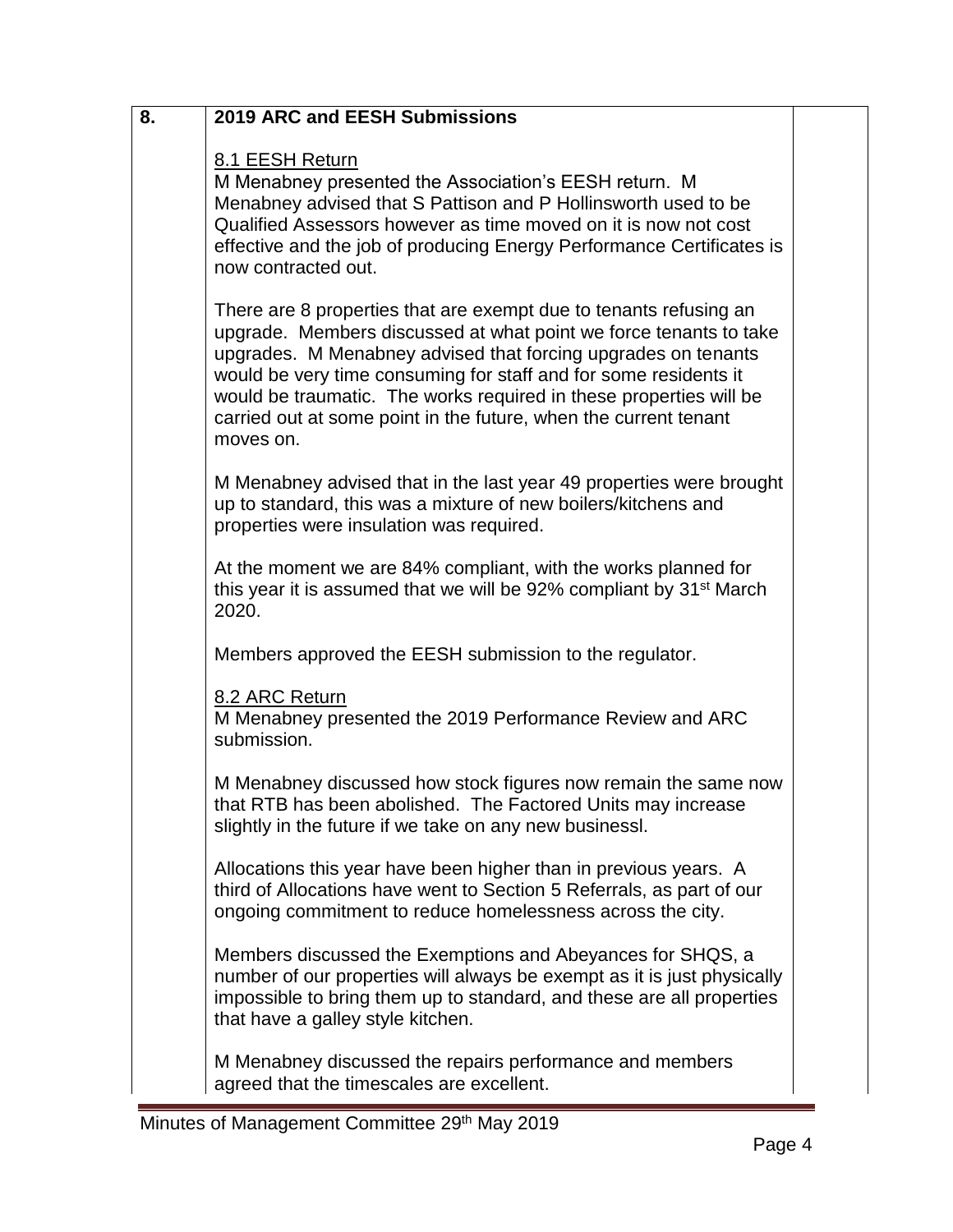|     | The offer of lets refusal rate has increased this year, this will have to<br>be investigated and will form part of the Allocations Policy review<br>planned for this year.                                                                                 |  |
|-----|------------------------------------------------------------------------------------------------------------------------------------------------------------------------------------------------------------------------------------------------------------|--|
|     | B Docherty left the meeting at 8pm                                                                                                                                                                                                                         |  |
|     | Rent arrears have increased this year, Housing Management Staff<br>will be working hard to turn these around in the new year and also<br>the Arrears Recovery Policy is being reviewed and will come to<br>committee in the near future.                   |  |
|     | H Fitzgerald left the meeting at 8:10pm                                                                                                                                                                                                                    |  |
|     | Members approved the ARC submission to the Regulator                                                                                                                                                                                                       |  |
|     | M Menabney advised that members can get an electronic copy of<br>the submission should they wish.                                                                                                                                                          |  |
| 9.  | <b>Regulatory Standards of Governance and Finance Standard 7</b><br>M Menabney advised this is a new standard; members noted it<br>relates to associations changing their Rules, transferring or selling<br>properties or changing their legal structures. |  |
|     |                                                                                                                                                                                                                                                            |  |
| 10. | <b>Membership Applications/Cancellations</b>                                                                                                                                                                                                               |  |
|     | <b>Memberships</b><br>None                                                                                                                                                                                                                                 |  |
|     | <b>Cancellations</b><br>None                                                                                                                                                                                                                               |  |
|     | <b>Report from GWSF</b><br><b>None</b>                                                                                                                                                                                                                     |  |
| 12. | <b>Report from SFHA</b><br><b>None</b>                                                                                                                                                                                                                     |  |
| 13. | <b>Report from EVH</b><br><b>None</b>                                                                                                                                                                                                                      |  |
| 14. | <b>AOCB &amp; Date of Next Meeting</b>                                                                                                                                                                                                                     |  |